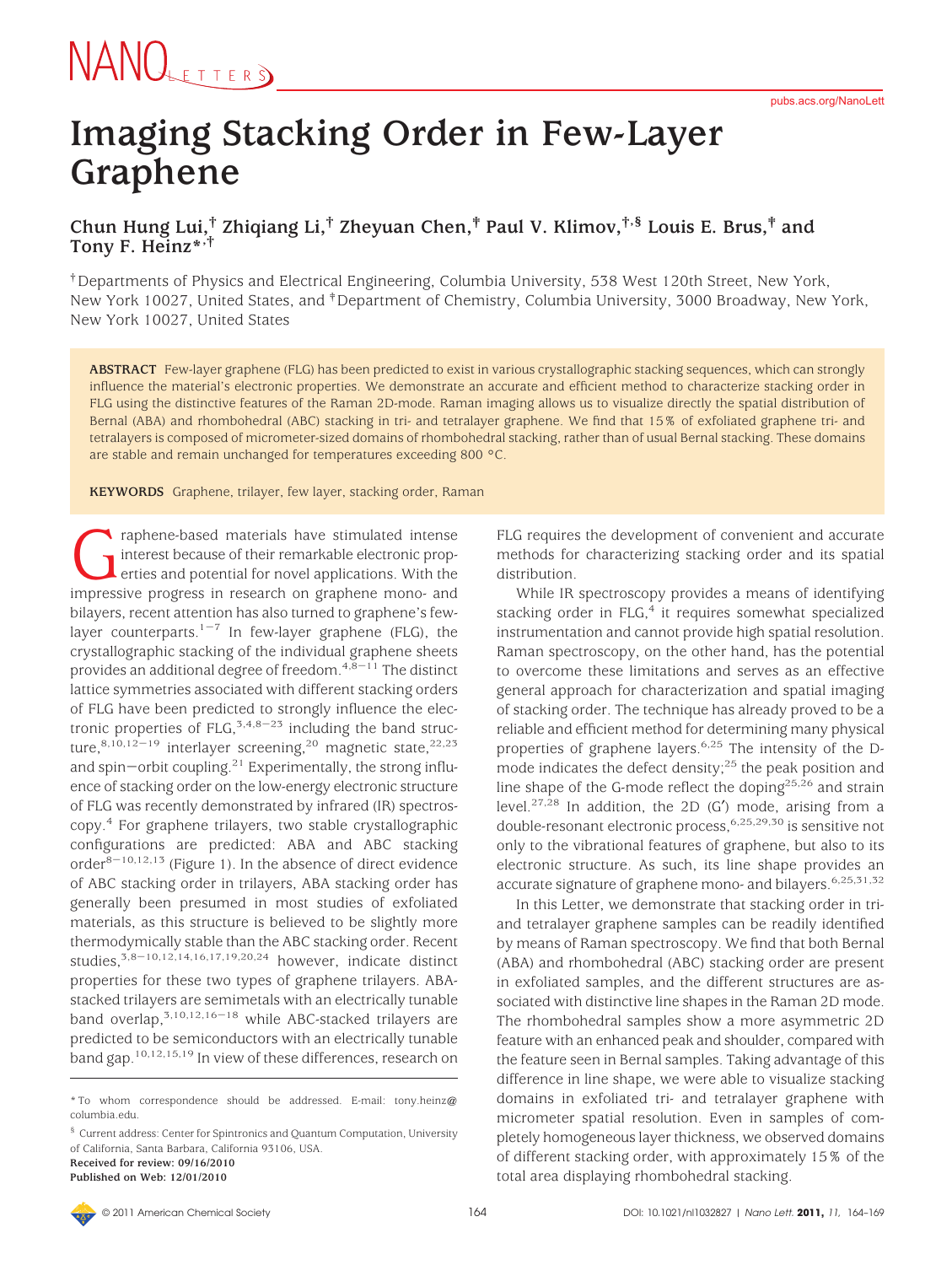

**FIGURE 1. Lattice structure of trilayer graphene with ABA (left) and ABC (right) stacking sequence. The yellow and blue dots represent carbon atoms in the A and B sublattices of the graphene honeycomb structure.**

In our experiment, we prepared FLG samples by mechanical exfoliation of kish graphite (Toshiba) on both bulk SiO2 (Chemglass, Inc.) and Si substrates covered with a 300 nm-thick oxide layer. The substrates were cleaned by etching in piranha (sulfuric acid and hydrogen peroxide) solution. The typical area of our graphene samples varied from several hundreds to thousands of square micrometers. We first examined the samples by IR spectroscopy. This technique permits accurate determination of layer thickness in FLG and, through the differences in the low-energy electronic structure, also of the stacking order. $4$  We observed two distinct groups of IR spectra both for the trilayer and tetralayer graphene, corresponding to Bernal (ABA) and rhombohedral (ABC) stacking (see Supporting Information and ref 4 for details). We then performed Raman measurement on the same FLG samples. Raman spectra were collected in a backscattering geometry using linearly polarized laser radiation at wavelengths (photon energies) of 633 nm (1.96 eV), 597 nm (2.09 eV), 514 nm (2.41 eV), and 458 nm (2.71 eV). The laser beam was focused to a spot size of ∼1 *µ*m on the graphene samples. We obtained Raman spatial maps for an excitation wavelength of 514 nm by raster scanning with a precision two-dimensional stage having a step size of 0.5 or 1  $\mu$ m.<sup>33</sup> For such spatial mapping of the Raman response, we generally used a spectral resolution of ∼8 cm-<sup>1</sup> (obtained with a 600 grooves/mm grating). For the measurement of key spectra, however, a spectral resolution of  $\sim$ 2 cm<sup>-1</sup> (1800 grooves/mm grating) was chosen to elucidate the details of the line shape.

We observed consistent differences in the line shape of the Raman 2D-mode between samples with Bernal and rhombohedral stacking. Figure 2 displays results for trilayer samples. For all excitation photon energies, the ABC trilayers displayed more asymmetric and broader lines than ABA trilayers. In particular, we observed a sharp peak and an enhanced shoulder in the ABC spectra for all excitation photon energies. (More detailed analysis of the spectra can be found in the Supporting Information.) This signature of stacking order is clear in all pristine trilayer samples. (We note that chemically processed samples may exhibit broadened 2D-mode spectra from doping and disorder. This may obscure the stacking-order signature.)

While the 2D mode has been applied widely to identify mono- and bilayer samples,  $6,25,31,32$  its application to analysis of trilayers has been more limited because of the lack of consensus on the 2D line shape of different trilayer samples. This mode was found to have a more asymmetric shape in some studies<sup>6,34,35</sup> and a less asymmetric shape in others.<sup>32</sup> Our results suggest that such variation may arise from the difference in stacking order among samples.

We have also examined the Raman G-mode of ABA and ABC trilayer graphene (Figure 3). The spectra were taken in ABA and ABC stacking domains of a single trilayer sample to maintain similar doping and strain conditions. (Detailed information about the coexistence of such stacking domains is discussed below.) Only slight differences are observable in the G-mode frequency and line shape, as well as in the 2D/G ratio. As the G-mode is not influenced by electronic resonances, we ascribe the small red shift ( $\sim$ 1 cm<sup>-1</sup>) of the G-mode frequency of the ABC trilayer compared to the ABA trilayer to the slight difference of their phonon band structures.<sup>36</sup> In addition, the very weak D-mode feature  $[D/G <$ 0.005, as shown in the inset of Figure 3b] indicates the high crystalline quality in the trilayer areas of either stacking order.

The similarity of the G-mode features in ABA and ABC trilayers implies that the greater sensitivity of the 2D mode to stacking order is the result of differences in electronic structure. The Raman 2D mode is expected to be affected by the electronic properties since it arises from a doubleresonance process that involves transitions among various electronic states.<sup>6,25,29,30</sup> It is this sensitivity that has rendered the 2D-mode a fingerprint for mono- and bilayer graphene samples.<sup>25,31</sup>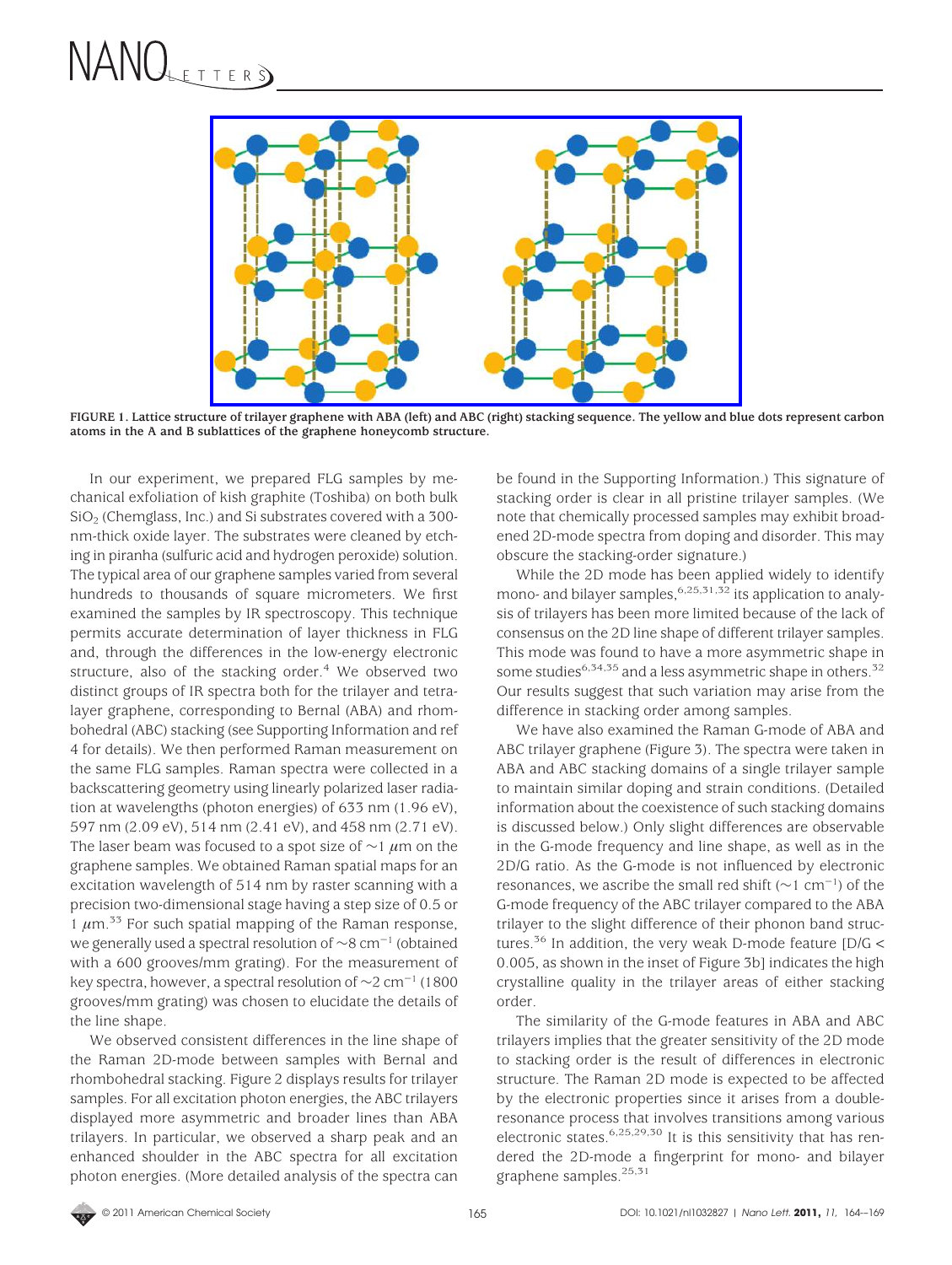

**FIGURE 2. Raman spectra of the 2D-mode of ABA (green line) and ABC (red line) trilayer graphene samples at four different laser excitation wavelengths. The increase in the average Raman shift with excitation photon energy is an expected consequence of the double-resonance process that selectively couples phonons with different momenta around the** *K***-point.**



**FIGURE 3. Raman spectra of graphene trilayers with ABA (green line) and ABC (red line) stacking order. (a) Raman spectra over a broad energy range. (b) Details of G-mode and D-mode (inset) spectra. The excitation laser wavelength is 514 nm.**

In order to visualize the spatial distribution of the stacking domains, we implemented a method for Raman mapping. To this end, we needed to define a quantity that could effectively encode the differences between the Raman spectra for the two different stacking orders. We examined several schemes, including ones based on changes in the centroid and asymmetry of the Raman spectrum. We found, however, that using the spectral width of the 2D mode captured the differences in a simple and robust fashion. To extract the width, we fit the spectrum at each pixel in the spatial mapping to a single Lorentzian function. We then produced spatial images by displaying the full width at halfmaximum (fwhm) of the fit function for each pixel in the image. A direct determination of the width from the spectra can also be used to generate spatial maps. This procedure led, however, to noisier images.

Figure 4 presents examples of Raman mapping of the trilayer graphene samples that exhibit domains of differing stacking order. For comparison, we also show optical images of these samples. No difference in the optical contrast is observed across the full area of the samples, indicating that each sample is entirely homogeneous in thickness. We have further performed IR measurements to confirm the results of the Raman mapping. The IR spectra obtained in the different regions of these four samples corresponds precisely to those of ABA and ABC trilayers (Figure S1 in the Supporting Information).

We note that exfoliated graphene samples exhibit spatially inhomogeneous carrier doping effects when deposited on typical insulating substrates.33,37 Could this charging effect influence our Raman data? To address this issue, we investigated a trilayer sample with ABC stacking that was suspended over a quartz trench and, hence, isolated from any substrate effects. There was no observable change in the Raman 2D line shape between the free-standing sample that has negligible doping and samples supported on the quartz substrates that have estimated unintentional doping of  $n \sim 5 \times 10^{12}$  cm<sup>-2</sup> (see Supporting Information). We therefore conclude that the line shape of the 2D-mode is not sensitive to a variation of doping density on the order of  $10^{12}$  cm<sup>-2</sup>.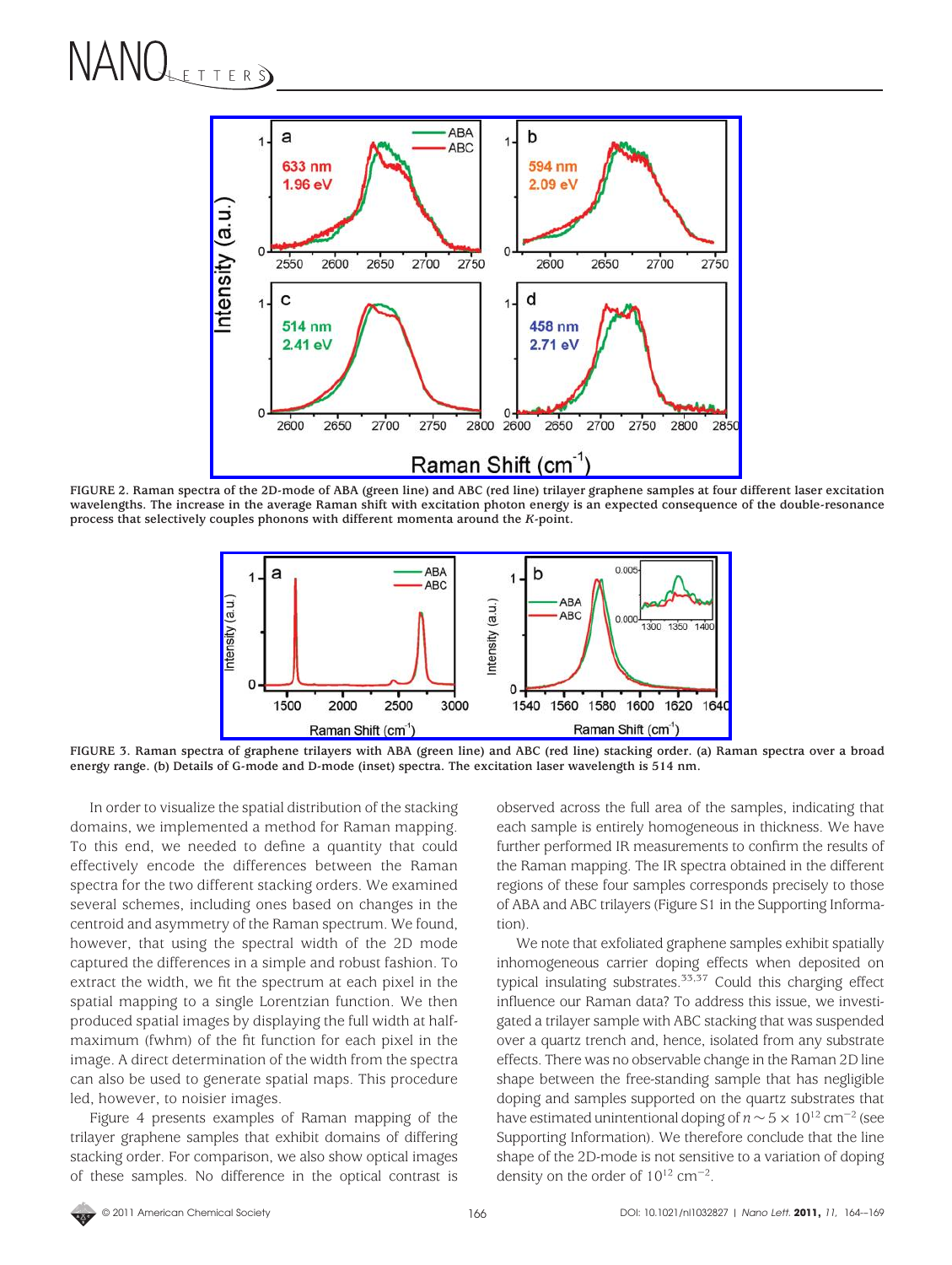

**FIGURE 4. Optical images (left column) and spatial maps of the spectral width of the Raman 2D-mode feature (right column) for trilayer graphene samples. The homogeneity of the optical images shows the uniformity of the layer thickness of the four samples. The Raman images, taken with 514-nm excitation, are color coded according to the width of the Raman feature (fwhm in units of cm**-**1). The red and yellow** regions in the images correspond, respectively, to ABA and ABC trilayer graphene domains. The step size in the scans is 0.5  $\mu$ m (a), and 1  $\mu$ m **(b**-**d). The scale bars are 10** *<sup>µ</sup>***m in length. Similar results can be obtained using other wavelengths for the excitation laser.**

The coexistence of ABA and ABC stacking order is striking. Among the 45 trilayer samples that we prepared, 26 exhibited purely ABA stacking, while 19 displayed mixed ABA and ABC stacking. None of the samples showed purely ABC stacking. In the 19 samples of mixed stacking order, only 5 samples contain large  $(>200 \ \mu m^2)$ , homogeneous regions of ABC-stacking order, as in Figure 4a,c. If we consider the total area associated with the two different stacking orders, we find that ∼85% of the area in our samples corresponds to ABA stacking, and ∼15% corresonds to ABC stacking. This result is comparable to that obtained in earlier X-ray diffraction studies of graphite,  $38,39$ which indicate that graphite typically contains 80% of the Bernal structure, 14% of the rhombohedral structure, and 6% of a disordered structure.<sup>38</sup> The similarity of our results suggests that the different stacking orders observed in trilayer graphene originate from the pristine structure of the graphite used in the exfoliation process, which is not modified during the exfoliation of the layers. This claim is supported by the complicated patterns of stacking domains in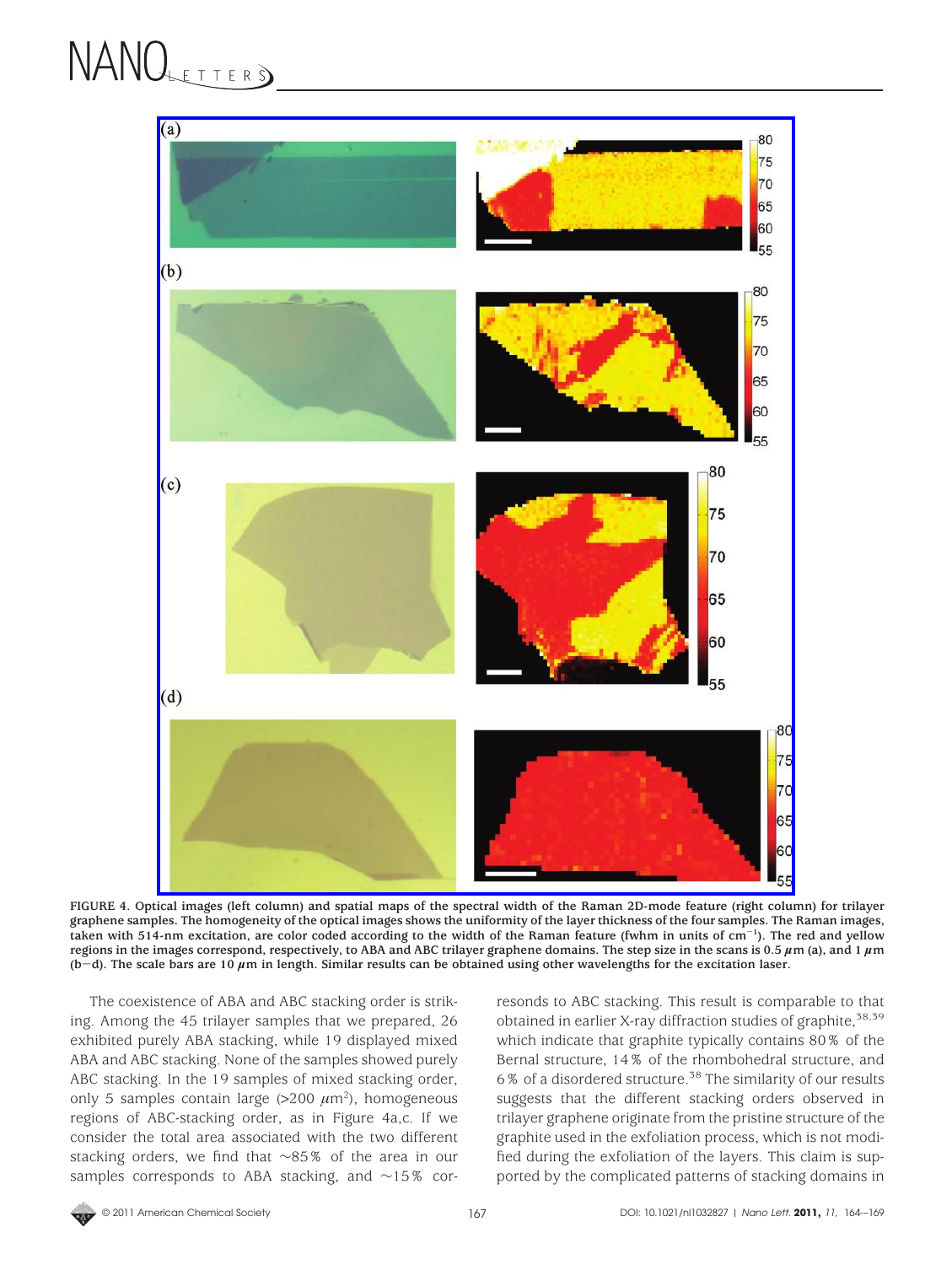

**FIGURE 5. Raman 2D-mode spectra for the tetralayer graphene samples of ABAB (green line) and ABCA (red line) stacking order.**

our samples. One would not expect these patterns to be produced by mechanical processing.

The method of imaging stacking order by Raman spectroscopy can be generalized to investigations of FLG of greater thickness. Here we show the results for tetralayer graphene. Figure 5 shows the 2D-mode Raman spectra for ABAB (green line) and ABCA (red line) tetralayer graphene (Detailed information on the stability and IR spectroscopy of these two types of tetralayer graphene can be found in refs 4 and 10). By carefully examining the spectra, we observed distinct line shapes for the two stacking orders. ABCA tetralayers show more structured, asymmetric lines with greater widths than the ABAB tetralayers. In particular, we observed a sharp peak and an enhanced shoulder in the ABCA spectrum at 2680  $cm^{-1}$  and 2640  $cm^{-1}$ . Such distinctions in the 2D-mode spectra are observed in all ABAB and ABCA tetralayer samples. We note that both the ABC trilayer (Figure 2c) and the ABCA tetralayer exhibit similar 2D-mode line shapes, indicating that the asymmetric and broadened features are characteristics of this stacking order.

Figure 6a,b shows, respectively, the optical image and Raman image of a tetralayer graphene sample with mixed (ABAB and ABCA) stacking order. The homogeneous optical image indicates that the sample is entirely graphene of four layers in thickness. The Raman image, which encodes the 2D-mode spectral width (fwhm) extracted from a single Lorentzian fit, shows sharp contrast for regions of different stacking order. The stacking sequences determined by Raman spectroscopy in these domains were further confirmed by IR spectroscopy.

The characteristics of the stacking domains based on an analysis of 56 samples were found to be similar to those for trilayer graphene. In particular, the ratio of the area of ABAB to ABCA stacking was 85:15. The similarity of the domains in tetralayer and trilayer graphene confirms the common origin of the different stacking sequences, namely, the stacking order of the kish graphite, which remains unchanged during the exfoliation process.

The ability to directly visualize the domains of stacking order provides a means of assessing the thermodynamic stability of the different structures. Our Raman images show that Bernal and rhombohedral stacking order can coexist in micrometer-sized domains of trilayer thickness at room temperature. By annealing the samples in an argon environment, we found, by both Raman and IR spectroscopy, that the domains of rhombohedral stacking order are stable up to 800 °C, the maximum annealing temperature in our experiment. This result is consistent with the stability of bulk rhombohedral graphite to over 1000 °C.<sup>40,41</sup> Our result shows that this stability is retained even for *atomically thin* rhombohedrally stacked crystallites (More detailed information on the annealing measurements can be found in the Supporting Information).

In conclusion, we have demonstrated Raman spectroscopy to be an effective tool for the characterization of stacking order in FLG. Bernal (ABA) and rhombohedral (ABC) tri- and tetralayer graphene samples exhibit clear differences in the line shape and width of the Raman 2D line. By Raman spatial mapping, we find that, for typical exfoliated tri- and tetralayer samples, about 15% of the area has rhombohedral stacking rather than the usual Bernal stacking. The domains



**FIGURE 6. (a) Optical and (b) Raman images of a specific tetralayer graphene sample. The optical image shows the uniformity of the layer thickness of the sample. The Raman map of the spectral width of Raman 2D-mode exhibits domains with different stacking order. The Raman images, obtained with 514-nm excitation, are color coded according to the fwhm of the Raman feature (in units of cm**-**1). The red and yellow regions in the images correspond, respectively, to tetralayer graphene with ABAB and ABCA stacking. The step size for the Raman mapping** was 1  $\mu$ m. The length of the scale bar is 20  $\mu$ m.